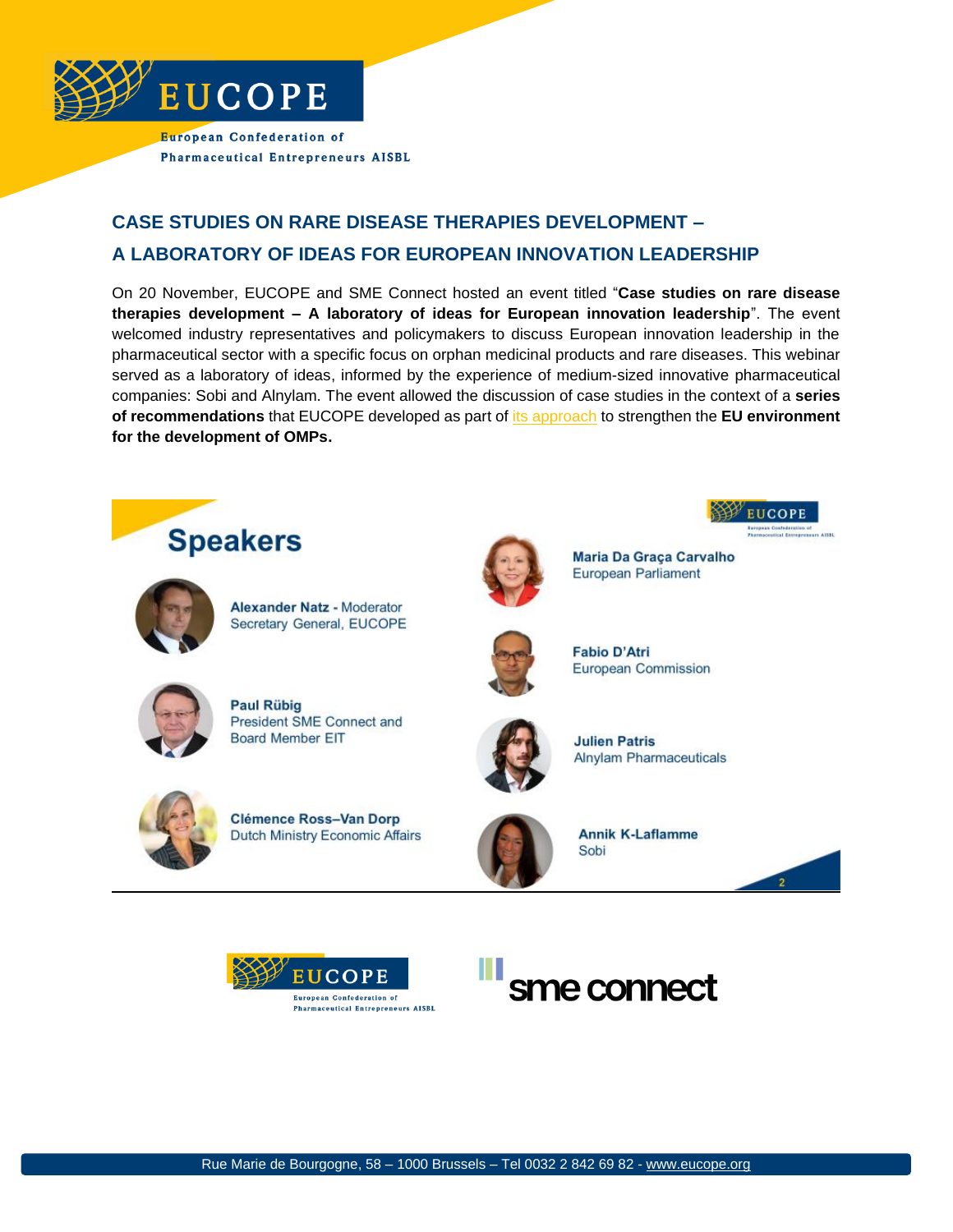

#### **INTRODUCTION: THE AMBITIONS OF THE EU ENVIRONMENT FOR INNOVATION**

**Alexander Natz**, **Secretary General of EUCOPE**, moderated the conversation and kicked-off the event by welcoming the audience and speakers. He introduced **Dr. Paul Rübig**, SME Connect President and Board Member of the European Institute of Technology (EIT). In his welcome speech, Dr. Paul Rübig highlighted the importance of developing and strengthening health systems during the pandemic. He also mentioned the importance of synergies between business, education, and research. He stressed that the cooperation between public health systems and SMEs is crucial during times of crisis and beyond.

**MEP Maria da Graça Carvalho** delivered a keynote speech highlighting the critical role of innovative companies that **invest in high-risk research** areas such as rare diseases. She shared her first-hand experience on the matter, detailing her role as responsible for the Specific Programme Implementing Horizon2020. She underlined that public funding remains crucial since smaller companies often do not have enough resources to carry out such ambitious projects on their own. The public sector is key for providing support and the opportunity to build public-private-partnerships should be seen as a huge added value. To conclude, she called for a Pharmaceutical Strategy for Europe that includes rare diseases and brings attention to this area that concerns millions of people in the EU.

#### **SETTING THE SCENE: COOPERATIVE SOLUTIONS FOR THE EU OMP**

#### **ENVIRONMENT**

The event took place in the midst of the second wave of COVID-19, with health policy discussions very high on the agenda of policymakers in Brussels. Alexander Natz explained that this is a crucial moment and why small to mid-sized companies need an environment that supports companies in re-investing in areas with still high unmet needs.

1. Big leap in research & strong IP **Framework** 

A few days after the event, the European Commission published the '**Pharmaceutical Strategy for Europe' which includes a revision of the incentives' framework**. In the coming months and even years, **important policy proposals will be introduced based on this initiative,**

Looking ahead we need a holistic, integrated, and a predictable EU environment for the development of orphan medicinal products (OMPs), to **incentivise companies in re-investing in the R&D of treatments for rare diseases**. **Innovative payment models will also be critical to bringing innovative medicines to patients**.

**The current state of play is different compared to 20 years ago** when the regulation on OMPs was adopted. One of EUCOPE's commitments is to promote a collaborative approach throughout the lifecycle of OMP medicines. EUCOPE leads and partakes in targeted partnerships aimed at developing actionable proposals to strengthen the EU environment for the development of OMPs. Alexander touched upon a few of **our multi-stakeholder initiatives,** including the current **work on [OMP incentives](https://od-expertgroup.eu/) and on the use of [real-world evidence](https://rwe4decisions.com/call-to-action/) to support research, payers, and HTA decisions** (Figure 1)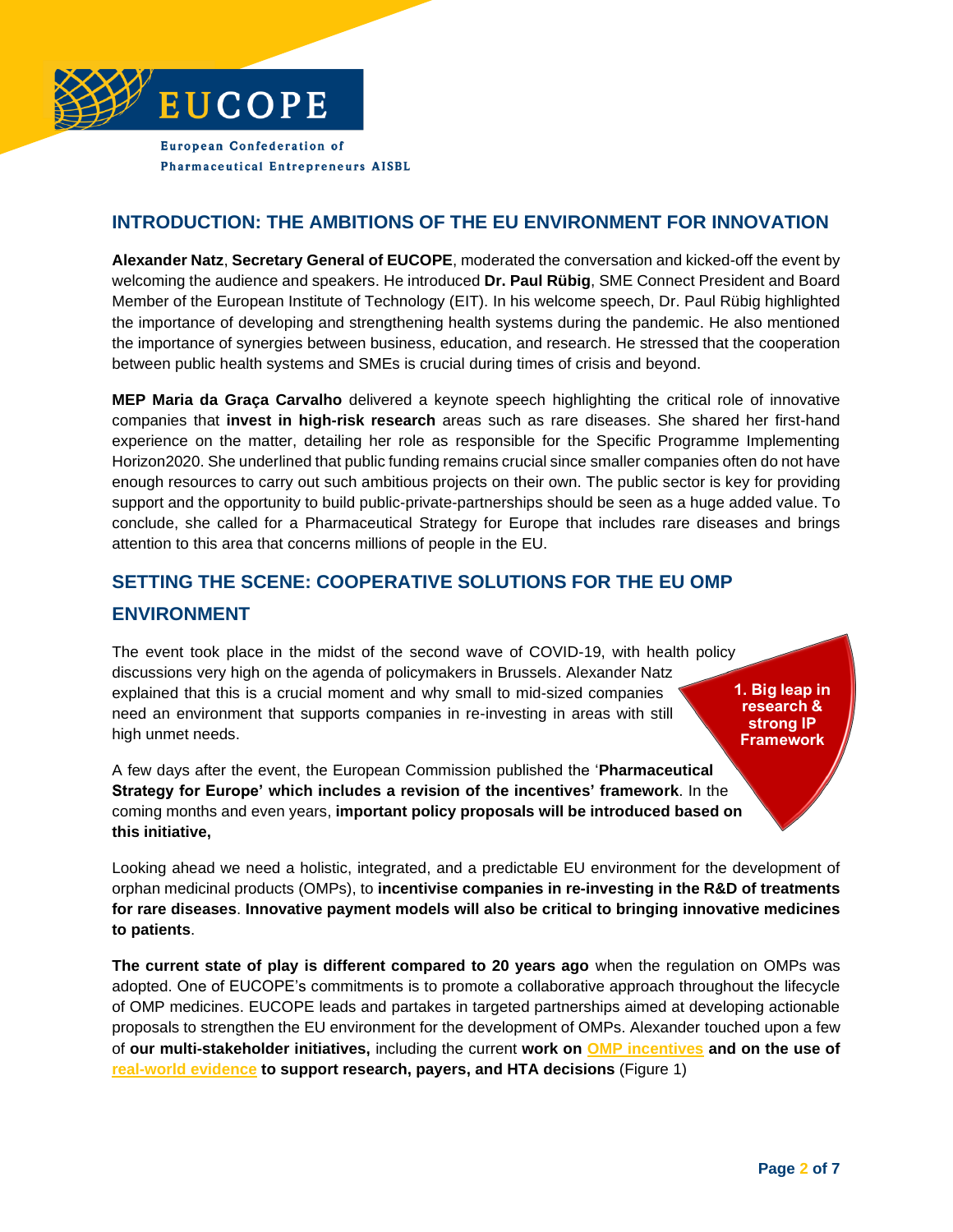



#### **PHARMACEUTICAL INNOVATION IN THE EU: WHERE ARE WE HEADING?**

Before diving into the two case studies, **Fabio D'Atri, European Commission**, shared his views about the upcoming policy developments of relevance to pharmaceutical innovation. The European Commission has been busy with the COVID-19 crisis. Nevertheless, many other files are important too, and the Commission has been working horizontally to put forward also non-legislative actions because these multiple files, including the European Health Union, are interconnected. He clarified that the Pharmaceutical Strategy is designed to create a future proof regulatory framework and support the industry in promoting research and technologies that really reach patients and fulfil their therapeutic needs while addressing market failures. **There is a clear understanding and willingness to re-think the general framework, not only in legislative terms but as a mindset.** In the coming months, a close collaboration with stakeholders will be crucial for implementing actions and paving the way towards a European Health Union.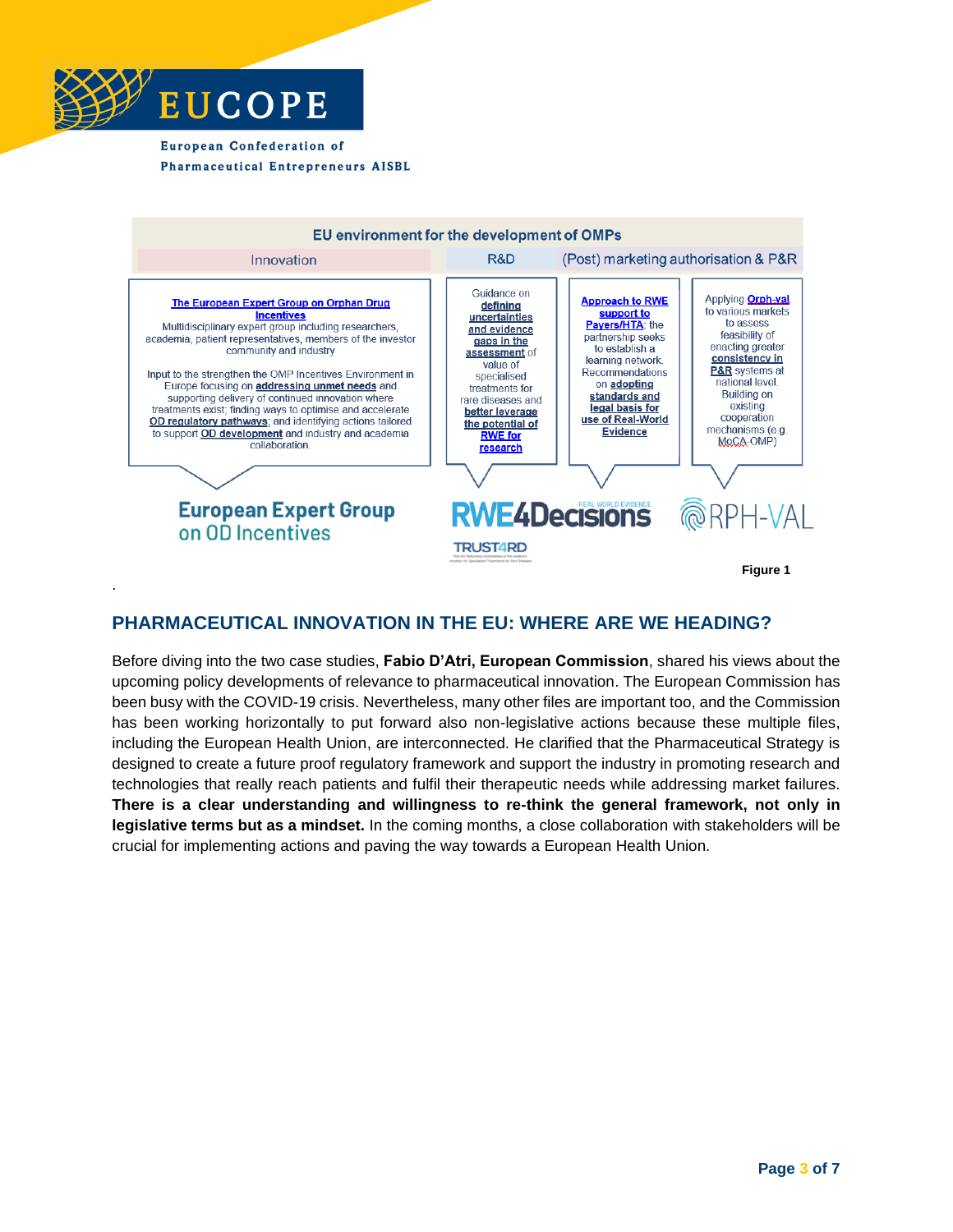

#### **SOBI: THE COMMITMENT TO RARE DISEASE PATIENTS**



Dr. Annik K-Laflamme presented an overview of the company, where she is the Vice-President and Global Head of Medical Affairs. The case study shared by Sobi shed light on the experience with a specific orphan drug journey and how it can take more than **20 years of R&D efforts to completion of the clinical research program and regulatory journey**.

Sobi is an international biopharmaceutical company, with a solid European footprint, specialised in rare diseases in the areas of haematology, immunology, and specialty care. Sobi's case study focused on the first phases of **medicinal product development, highlighting the discrepancies in evidence generation requested by regulatory agencies and Member States' HTA bodies**.

Annik K-Laflamme remarked the long-term challenges that companies with a portfolio focused on rare diseases go through. Researching and developing rare disease therapies is particularly challenging because of small and dispersed patient populations, lack of awareness of the disease among healthcare professionals, often poor natural history data of many conditions, unclear comparator treatments, but also fragmented national regulatory systems. While up to 70% of rare diseases affect children, many lack

treatment. **Current paediatric incentives do not adequately stimulate the development of OMPs for paediatric use.** The hurdles to obtain the approval and, in some cases, the need of modifying a paediatric investigation plan (PIP) lead to increased administrative burden and longer time to market, discouraging the use of this reward.

All these challenges explain the high level of risks associated with the OMP R&D. As such, a



company needs a sustainable business model to further investment in R&D and continue to meet the needs of patients in the future. OMP policies need to be strengthened both at national and EU level to support innovation and they should reflect the value that orphan medicines bring to patients.

Further details on Sobi's case study are available: [here](https://www.eucope.org/wp-content/uploads/2020/12/sobi-presentation-for-eucope-sme-connect.pdf)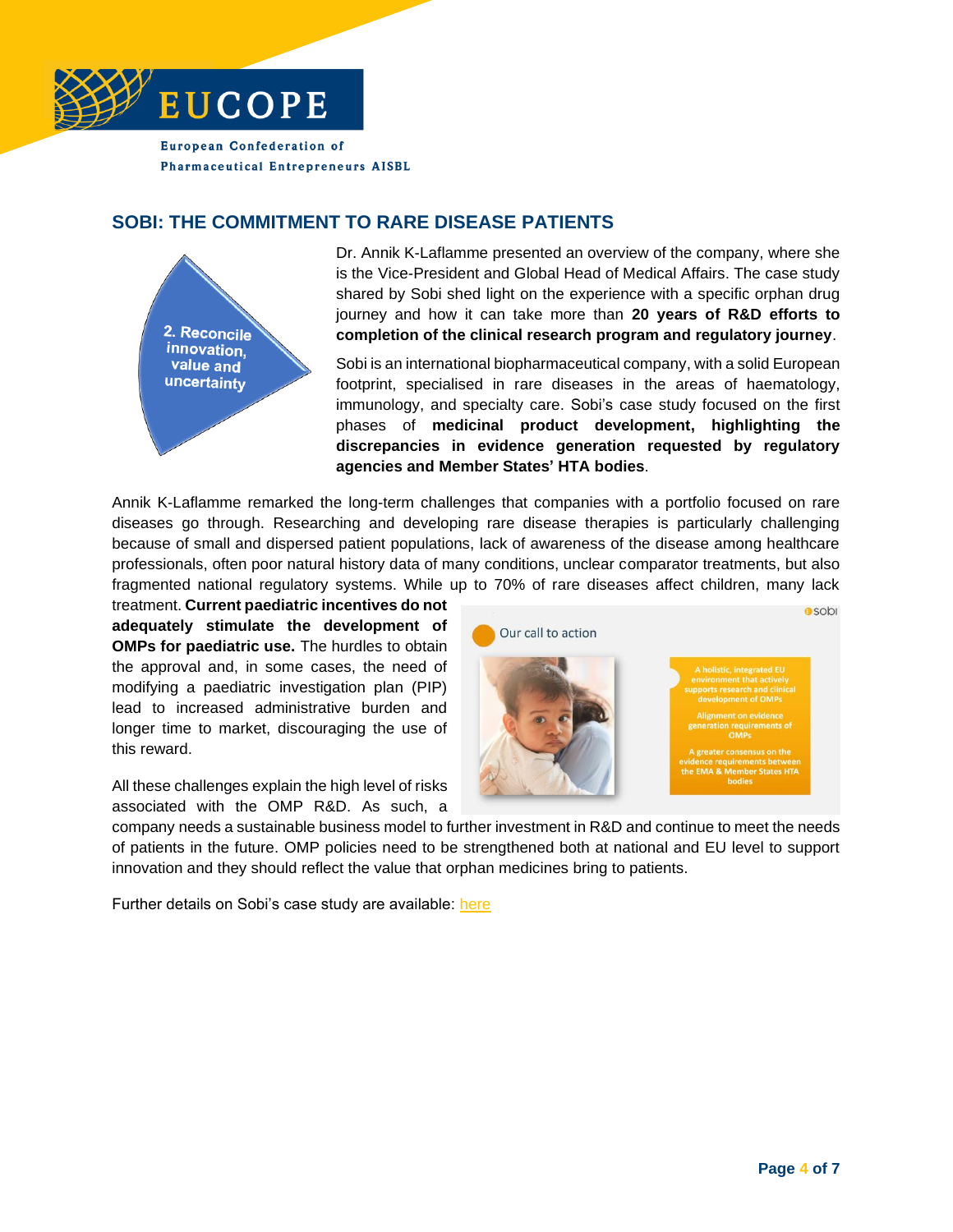

### **ALNYLAM: THE PROMISES OF THE FUTURE**

Julien Patris, General Manager for Belgium and Luxembourg and Director Market Access & Policy for Europe, Canada, and Middle East Africa at Alnylam Pharmaceuticals provided another case study to illustrate the importance of some key policies to ensure the creation and growth of biotech companies from start-up to international commercial organisations.

Alnylam is a biopharmaceutical company founded in 2002 in Cambridge and leading the development of an entirely new category of medicines based on a Nobel-Prize winning discovery: RNA interference (RNAi).



RNA interference (RNAi) is a natural cellular process of gene silencing that represents one of the most promising and rapidly advancing frontiers in biology and drug development today. This is a revolutionary approach with the potential to transform the care of patients with genetic and other diseases.

**The company invested in research for 16 years before the first-ever RNAi therapeutic was authorised in 2018**. Today the company has begun to make some revenue. Alnylam has invested over 3.5 billion USD in research to date and continues investing significantly in research and setting-up of its organisation in Europe and beyond. Julien Patris stressed the multiple negotiations that are needed at national, regional,

hospital, and even sometimes at individual/patient level to ensure access. In addition, **there are a series of additional pharmaceutical cost-regulation measures (pharmaceutical taxes, price revisions, etc.) that further erode the revenues.** Those factors combined determine how fast a biotech company can make a return on investment and their ability to invest, bring further innovation, be sustainable, and grow.

In that context, pharmaceutical policies can be streamlined to ensure fast access for patients. Within innovative Pricing and Reimbursement processes, it is possible to guarantee that patients get the innovation they need, biotech companies get the incentives and reward they deserve, and the healthcare system gets the value out of the therapies they pay for. **Innovative pricing and reimbursement mechanisms (Value-Based Agreements, Innovative Payment Models, etc.)** can ensure rapid access to innovation, much-needed revenues, and sustainable innovation for biotech and society. There is a clear **need for shifting the current cost-minimisation mindset to maximising the value of medicines** when making access decisions.

Further details on Alnylam's case study are available: [here](https://www.eucope.org/wp-content/uploads/2020/12/alnylam-presentation-for-eucope-sme-connect.pdf)

- " Reward innovation & value
- Provide room for growth & revenues for fast-growing biotech companies investing in setting-up their local operations
- Create safeguard to anticipate and mitigate any uncertainty on the value of the product, or the financial impact related to its introduction
- " Incentivize reinvestment of revenues into local R&D or Public Private Partnership

From minimizing cost to maximizing ROI of pharmaceutical spending on innovative drugs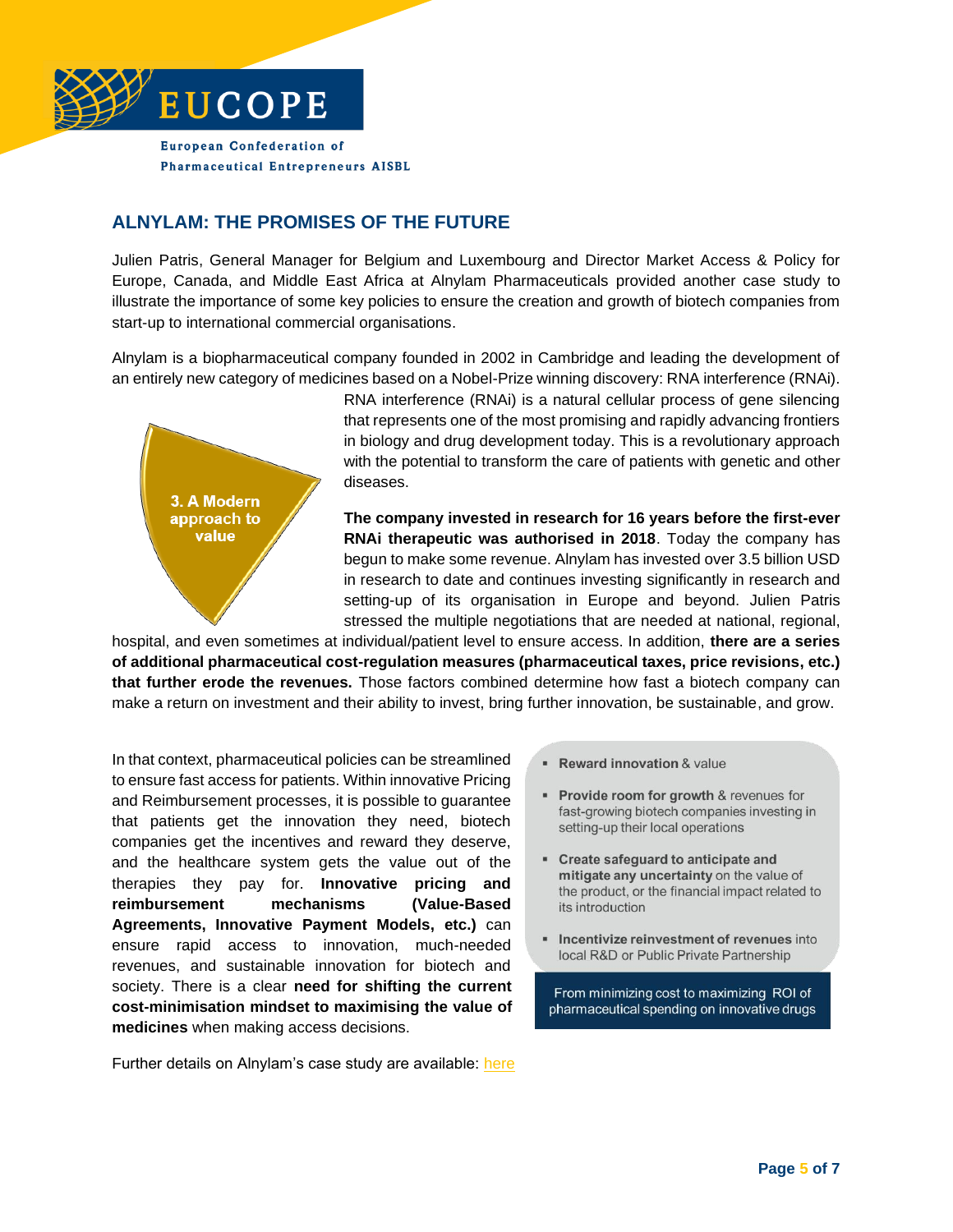

## **A MEMBER STATE PERSPECTIVE: HOW TO STRENGTHEN THE EU INNOVATION ENVIRONMENT**

Responding to the case studies and the experiences of the two companies, Sobi and Alnylam, **Ms Rossvan Dorp,** former Dutch State Secretary for Health, Welfare and Sport, and currently the Ambassador for the Action Program 'New chances Topsector Life Sciences & Health' coordinated by the Dutch Ministry Economic Affairs, provided a national perspective on the challenges and opportunities for biopharma innovation in Europe.

Ms Ross-van Dorp said that the **Netherlands made Life Sciences a**  strategic sector for the country and it has been supporting many international biotech and pharmaceutical companies to make **significant investments** in the Netherlands. Cooperation and teamwork turned out to be key to boosting the sector. She noted the negative impact of the current scattered landscape of financing and the lack of a coherent approach of granting incentives. Finally, wise investments are needed to **support the whole ecosystem, including SMEs and start-ups,** and keeping a European and even a global perspective.





### **CLOSING REMARKS AND RECOMMENDATIONS**

Following a round of Q&A, Alexander Natz concluded the discussion taking stock of the speaker's input and putting forward some recommendations. Speakers agreed on the importance of looking at pharmaceutical innovation from a long-term perspective. When we talk about investments, we talk about creating a **future-proof environment to support companies throughout their entire journey**, from research to market access **and, ultimately facilitating companies' re-investment in further research to the benefit of rare disease patients**.

For several reasons, rare diseases represent a risky investment that needs public and private support. **Developing more incentives for biopharmaceutical companies active in rare diseases to overcome challenges in basic research and clinical development** will be key**.**